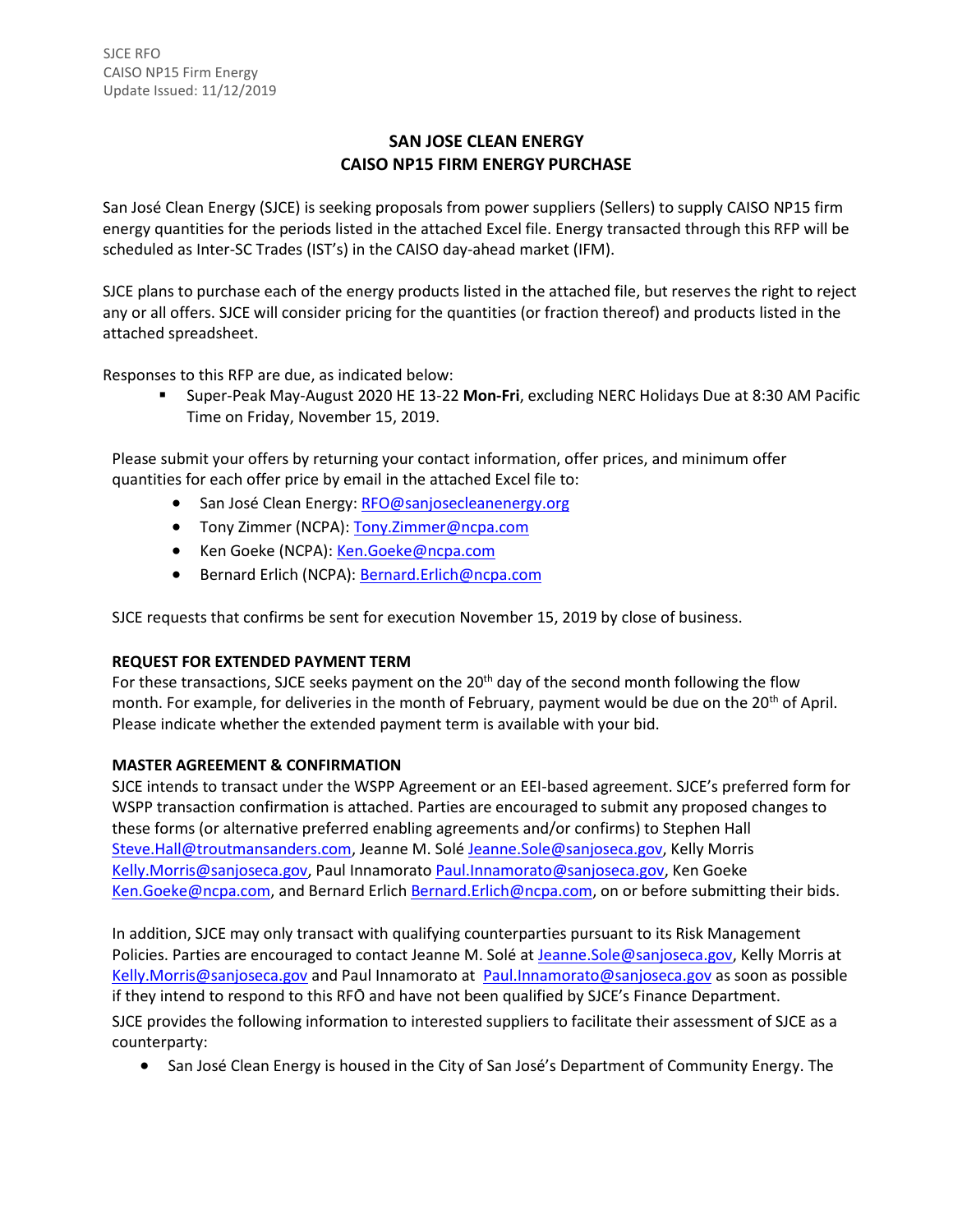program is provided for in San José's municipal code Title 26, available at the following link: [https://library.municode.com/ca/san\\_jose/codes/code\\_of\\_ordinances?nodeId=TIT26COEN](https://library.municode.com/ca/san_jose/codes/code_of_ordinances?nodeId=TIT26COEN)

- San José Clean Energy's Implementation Plan is available a[t](http://www.sanjoseca.gov/DocumentCenter/View/71410) <http://www.sanjoseca.gov/DocumentCenter/View/71410>
- San José Clean Energy's risk management policy was approved by San José City Council and is available at [https://sanjose.legistar.com/LegislationDetail.aspx?ID=3478118&GUID=32319D40-](https://sanjose.legistar.com/LegislationDetail.aspx?ID=3478118&GUID=32319D40-8EA7-4D1A-9E48-B1CC78BB2E5E&Options&Search) [8EA7-](https://sanjose.legistar.com/LegislationDetail.aspx?ID=3478118&GUID=32319D40-8EA7-4D1A-9E48-B1CC78BB2E5E&Options&Search) [4D1A-9E48-B1CC78BB2E5E&Options=&Search](https://sanjose.legistar.com/LegislationDetail.aspx?ID=3478118&GUID=32319D40-8EA7-4D1A-9E48-B1CC78BB2E5E&Options&Search)
- SJCE's initial funding plan is described in a memo to City Council in August 2017. The SJCE has followed through with this plan: [http://sanjose.granicus.com/MetaViewer.php?view\\_id=&event\\_id=2699&meta\\_id=650894](http://sanjose.granicus.com/MetaViewer.php?view_id&event_id=2699&meta_id=650894)
- The City of San José is the signatory to WSPP Agreement and will be the signatory to the confirmations.
- The Department of Community Energy is an enterprise department of the City of San José. Please see below language that we have added to our draft confirmation to explain this arrangement.

Here is a link to our municipal advisor letter[: www.sanjoseca.gov/DocumentCenter/View/39975](http://www.sanjoseca.gov/DocumentCenter/View/39975)

Finally, to do business in San José, Sellers who are not already registered will have to register with the City of San José within 90 days of commencing business within the city. Details are available at the following: <http://www.sanjoseca.gov/BusinessTax>

## **PUBLIC NATURE OF PROPOSAL MATERIAL**

All correspondence with SJCE including responses to this solicitation will become the exclusive property of the City of San José and will become public records under the California Public Records Act (Cal. Government Code section 6250 et seq.) All documents that you send to SJCE will be subject to disclosure if requested by a member of the public. There are a very limited number of narrow exceptions to this disclosure requirement.

Therefore, any proposal which contains language purporting to render all or significant portions of their proposal "Confidential", "Trade Secret" or "Proprietary", or fails to provide the exemption information required as described below will be considered a public record in its entirety subject to the procedures described below. Do not mark your entire proposal as "confidential".

The City will not disclose any part of any proposal before it announces a recommendation for award, on the grounds that there is a substantial public interest in not disclosing proposals during the evaluation process. After the announcement of a recommended award, all proposals received in response to this RFP will be subject to public disclosure.

In order to designate information as confidential, the Seller must clearly stamp and identify the specific portion of the material designated with the word "Confidential" and provide a citation to the California Public Records Act that supports keeping the information confidential. Seller should not to over-designate material as confidential. Over-designation would include stamping entire pages or series of pages as confidential that clearly contain information that is not

confidential. Upon request or demand of any third person or entity not a party to this Agreement ("Requestor") for production, inspection and/or copying of information designated by Seller as